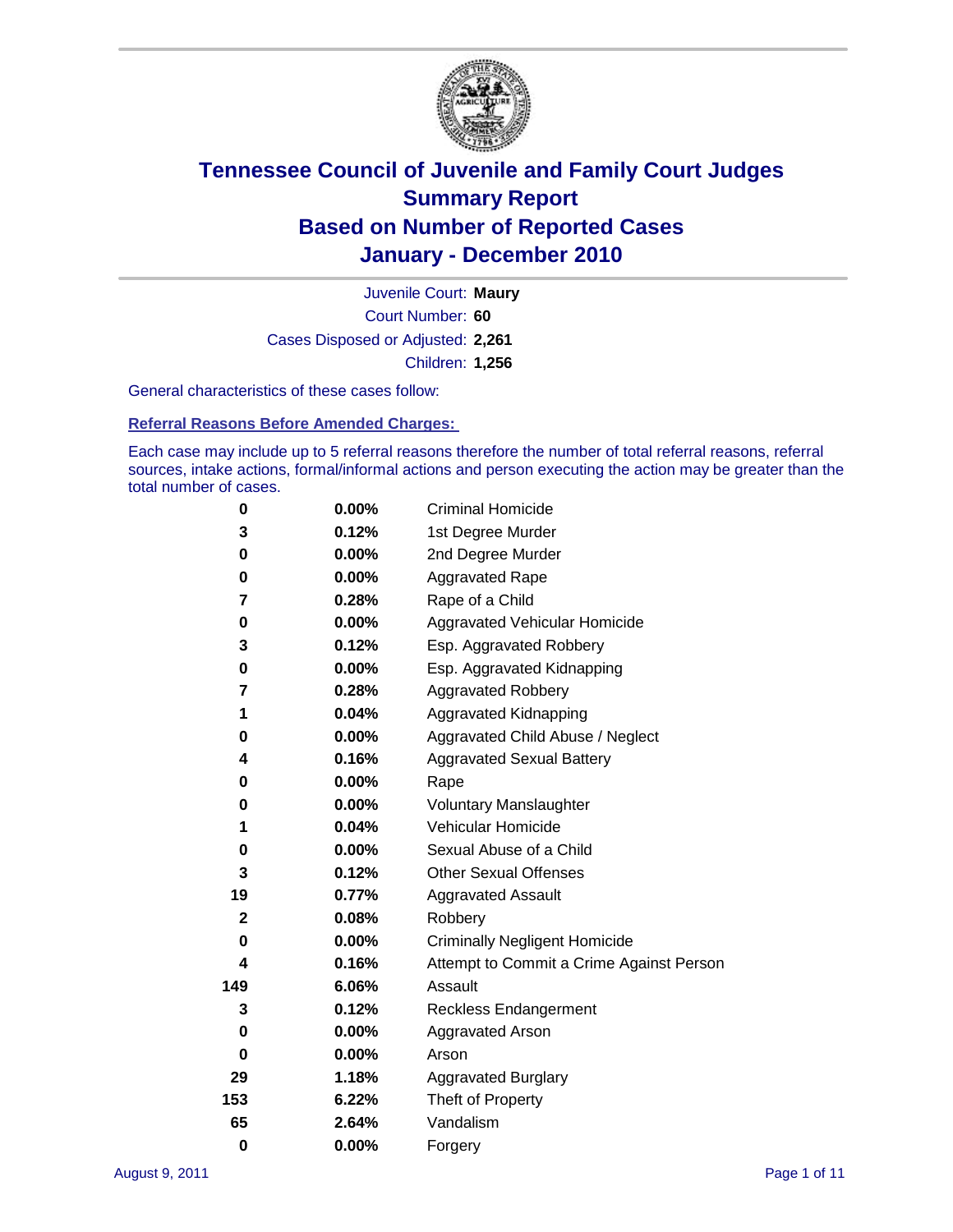

Court Number: **60** Juvenile Court: **Maury** Cases Disposed or Adjusted: **2,261** Children: **1,256**

#### **Referral Reasons Before Amended Charges:**

Each case may include up to 5 referral reasons therefore the number of total referral reasons, referral sources, intake actions, formal/informal actions and person executing the action may be greater than the total number of cases.

| $\pmb{0}$      | 0.00%    | <b>Worthless Checks</b>                                     |
|----------------|----------|-------------------------------------------------------------|
| 5              | 0.20%    | Illegal Possession / Fraudulent Use of Credit / Debit Cards |
| 18             | 0.73%    | <b>Burglary</b>                                             |
| $\mathbf 0$    | $0.00\%$ | Unauthorized Use of a Vehicle                               |
| 0              | $0.00\%$ | <b>Cruelty to Animals</b>                                   |
| 5              | 0.20%    | Sale of Controlled Substances                               |
| 8              | 0.33%    | <b>Other Drug Offenses</b>                                  |
| 60             | 2.44%    | Possession of Controlled Substances                         |
| $\mathbf 0$    | $0.00\%$ | <b>Criminal Attempt</b>                                     |
| 7              | 0.28%    | Carrying Weapons on School Property                         |
| 1              | 0.04%    | Unlawful Carrying / Possession of a Weapon                  |
| 16             | 0.65%    | <b>Evading Arrest</b>                                       |
| $\overline{7}$ | 0.28%    | Escape                                                      |
| $\mathbf 2$    | 0.08%    | Driving Under Influence (DUI)                               |
| 42             | 1.71%    | Possession / Consumption of Alcohol                         |
| 13             | 0.53%    | Resisting Stop, Frisk, Halt, Arrest or Search               |
| $\mathbf 0$    | $0.00\%$ | <b>Aggravated Criminal Trespass</b>                         |
| 3              | 0.12%    | Harassment                                                  |
| 1              | 0.04%    | Failure to Appear                                           |
| 4              | 0.16%    | Filing a False Police Report                                |
| $\overline{7}$ | 0.28%    | Criminal Impersonation                                      |
| 68             | 2.76%    | <b>Disorderly Conduct</b>                                   |
| 16             | 0.65%    | <b>Criminal Trespass</b>                                    |
| 8              | 0.33%    | Public Intoxication                                         |
| 0              | $0.00\%$ | Gambling                                                    |
| 240            | 9.76%    | <b>Traffic</b>                                              |
| 2              | 0.08%    | Local Ordinances                                            |
| $\mathbf{2}$   | 0.08%    | Violation of Wildlife Regulations                           |
| 31             | 1.26%    | Contempt of Court                                           |
| 4              | 0.16%    | Violation of Probation                                      |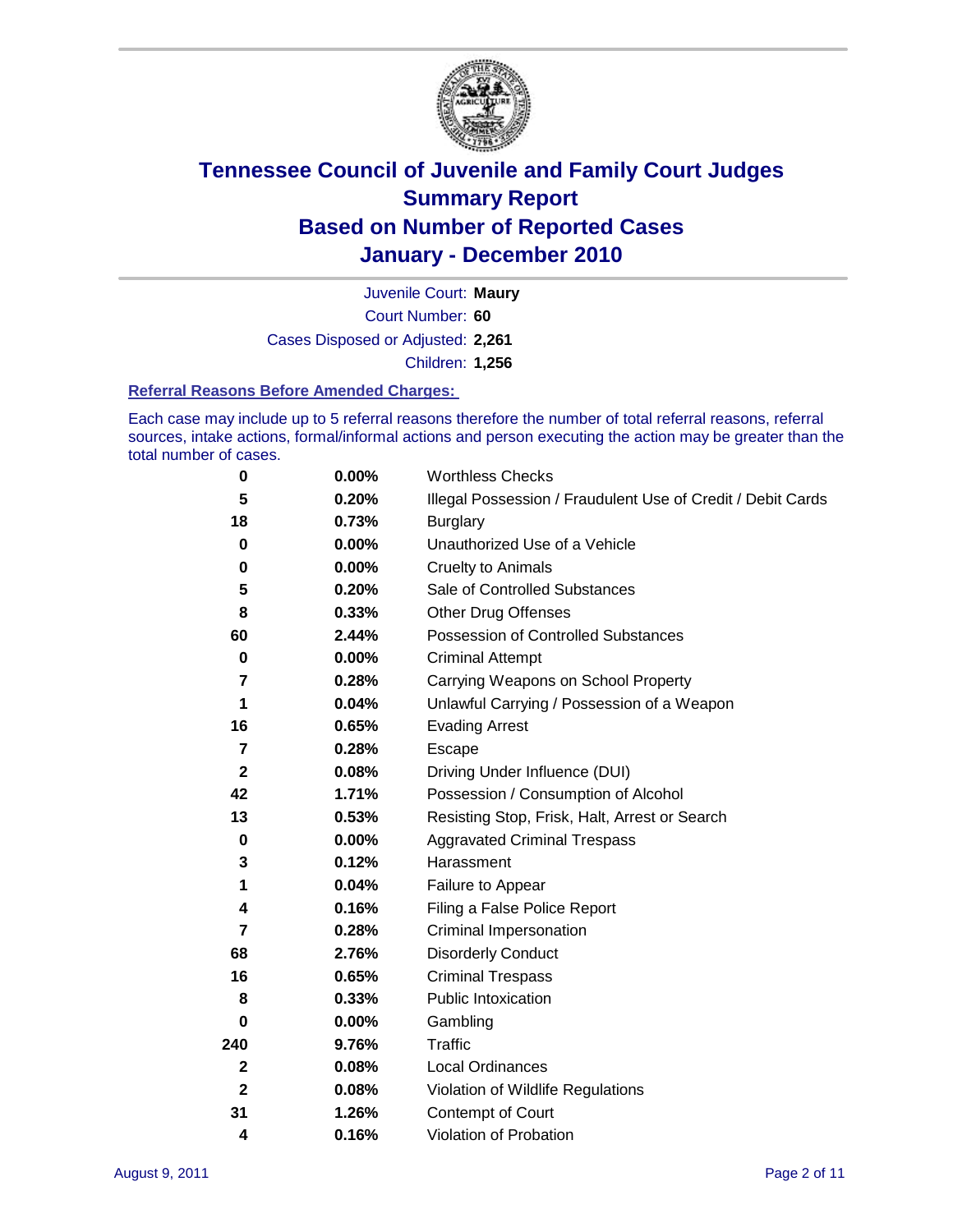

Court Number: **60** Juvenile Court: **Maury** Cases Disposed or Adjusted: **2,261** Children: **1,256**

#### **Referral Reasons Before Amended Charges:**

Each case may include up to 5 referral reasons therefore the number of total referral reasons, referral sources, intake actions, formal/informal actions and person executing the action may be greater than the total number of cases.

| 0        | 0.00%    | Violation of Aftercare                 |
|----------|----------|----------------------------------------|
| 104      | 4.23%    | <b>Unruly Behavior</b>                 |
| 111      | 4.51%    | Truancy                                |
| 114      | 4.63%    | In-State Runaway                       |
| 0        | $0.00\%$ | Out-of-State Runaway                   |
| 47       | 1.91%    | Possession of Tobacco Products         |
|          | 0.04%    | Violation of a Valid Court Order       |
| 101      | 4.11%    | Violation of Curfew                    |
| 0        | $0.00\%$ | Sexually Abused Child                  |
| $\bf{0}$ | 0.00%    | <b>Physically Abused Child</b>         |
| 582      | 23.66%   | Dependency / Neglect                   |
| 31       | 1.26%    | <b>Termination of Parental Rights</b>  |
| 0        | 0.00%    | <b>Violation of Pretrial Diversion</b> |
| 0        | 0.00%    | Violation of Informal Adjustment       |
| 0        | $0.00\%$ | <b>Judicial Review</b>                 |
| 0        | $0.00\%$ | <b>Administrative Review</b>           |
| 0        | 0.00%    | <b>Foster Care Review</b>              |
| 98       | 3.98%    | Custody                                |
| 70       | 2.85%    | Visitation                             |
| 89       | 3.62%    | Paternity / Legitimation               |
| 27       | 1.10%    | <b>Child Support</b>                   |
| 0        | 0.00%    | <b>Request for Medical Treatment</b>   |
| 0        | 0.00%    | <b>Consent to Marry</b>                |
| 62       | 2.52%    | Other                                  |
| 2,460    | 100.00%  | <b>Total Referrals</b>                 |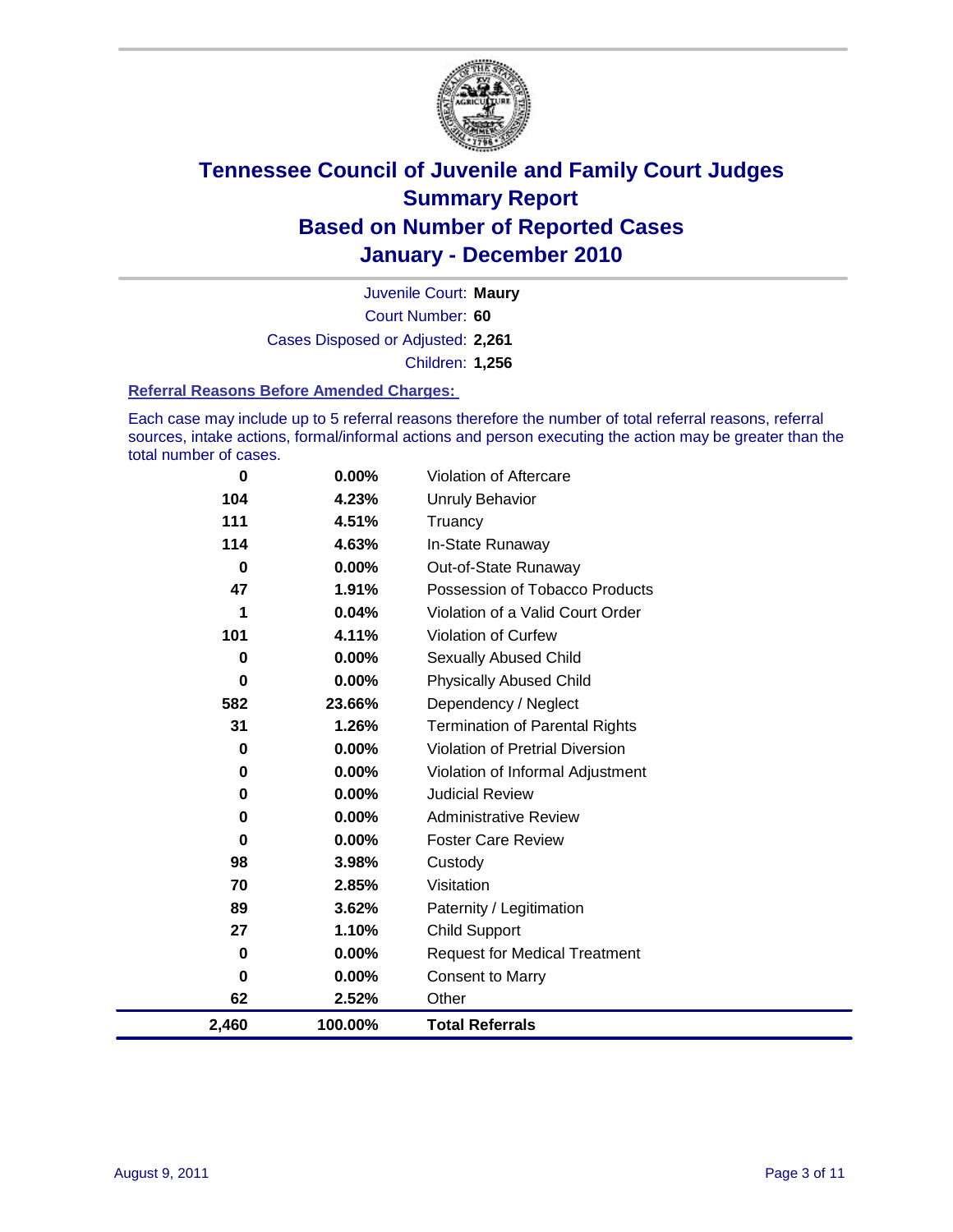

|                            |                                   | Juvenile Court: Maury             |
|----------------------------|-----------------------------------|-----------------------------------|
|                            |                                   | Court Number: 60                  |
|                            | Cases Disposed or Adjusted: 2,261 |                                   |
|                            |                                   | Children: 1,256                   |
| <b>Referral Sources: 1</b> |                                   |                                   |
| 1,303                      | 52.97%                            | Law Enforcement                   |
| 422                        | 17.15%                            | Parents                           |
| 140                        | 5.69%                             | <b>Relatives</b>                  |
| 0                          | 0.00%                             | Self                              |
| 96                         | 3.90%                             | School                            |
| $\bf{0}$                   | $0.00\%$                          | <b>CSA</b>                        |
| 371                        | 15.08%                            | <b>DCS</b>                        |
| 1                          | 0.04%                             | Other State Department            |
| 13                         | 0.53%                             | <b>District Attorney's Office</b> |
| 21                         | 0.85%                             | <b>Court Staff</b>                |
| $\mathbf{2}$               | 0.08%                             | Social Agency                     |
| $\mathbf{2}$               | 0.08%                             | <b>Other Court</b>                |
| 29                         | 1.18%                             | Victim                            |
| $\mathbf{2}$               | 0.08%                             | Child & Parent                    |
| 0                          | 0.00%                             | Hospital                          |
| 1                          | 0.04%                             | Unknown                           |
| 57                         | 2.32%                             | Other                             |
| 2,460                      | 100.00%                           | <b>Total Referral Sources</b>     |
|                            |                                   |                                   |

### **Age of Child at Referral: 2**

| 1.256 | 100.00%  | <b>Total Child Count</b> |
|-------|----------|--------------------------|
| 0     | $0.00\%$ | <b>Unknown</b>           |
| 0     | 0.00%    | Ages 19 and Over         |
| 245   | 19.51%   | Ages 17 through 18       |
| 340   | 27.07%   | Ages 15 through 16       |
| 164   | 13.06%   | Ages 13 through 14       |
| 86    | 6.85%    | Ages 11 through 12       |
| 421   | 33.52%   | Ages 10 and Under        |
|       |          |                          |

<sup>1</sup> If different than number of Referral Reasons (2460), verify accuracy of your court's data.

<sup>2</sup> One child could be counted in multiple categories, verify accuracy of your court's data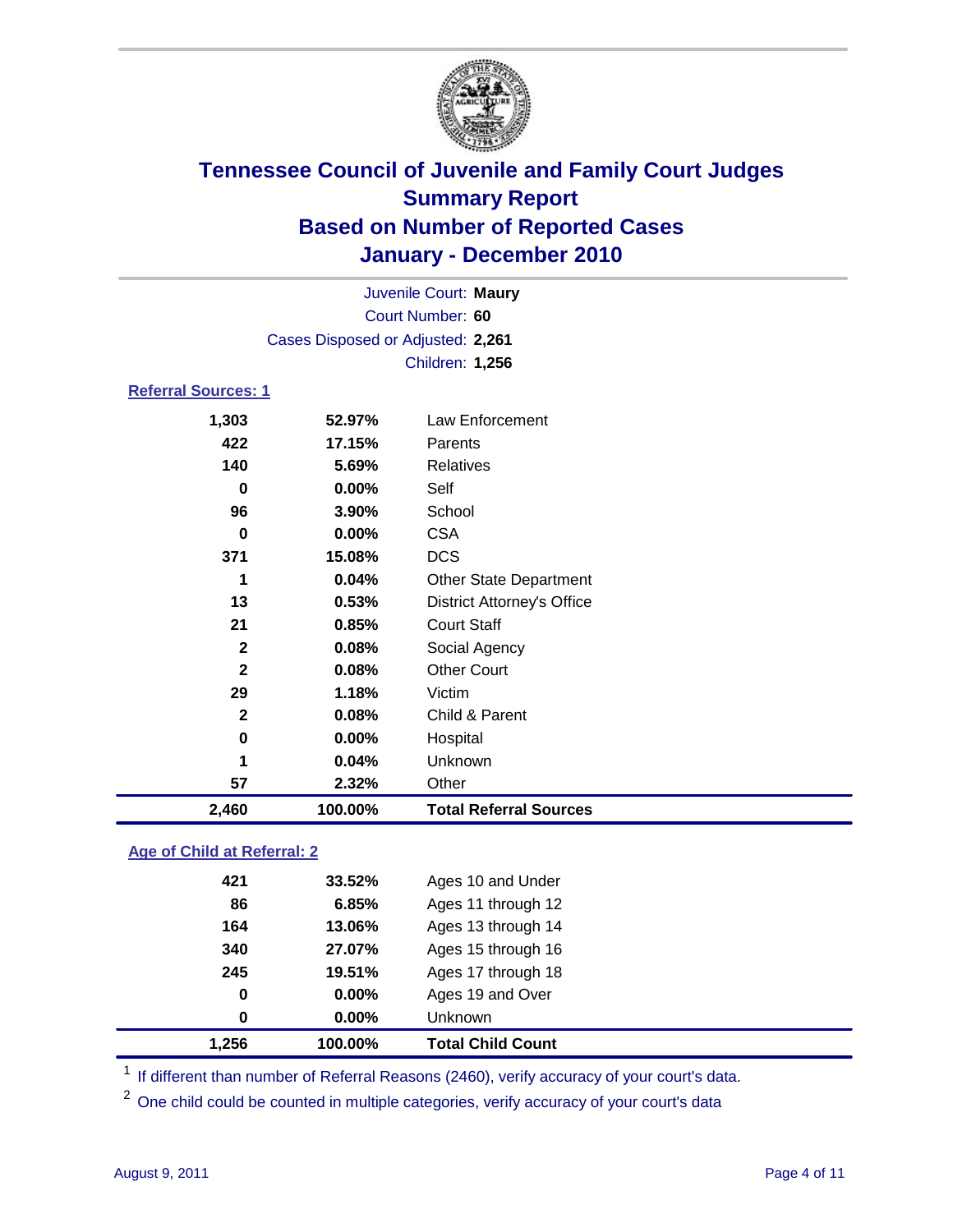

| Juvenile Court: Maury                   |                                   |                          |  |  |
|-----------------------------------------|-----------------------------------|--------------------------|--|--|
| Court Number: 60                        |                                   |                          |  |  |
|                                         | Cases Disposed or Adjusted: 2,261 |                          |  |  |
| Children: 1,256                         |                                   |                          |  |  |
| Sex of Child: 1                         |                                   |                          |  |  |
| 714                                     | 56.85%                            | Male                     |  |  |
| 510                                     | 40.61%                            | Female                   |  |  |
| 32                                      | 2.55%                             | Unknown                  |  |  |
| 1,256                                   | 100.00%                           | <b>Total Child Count</b> |  |  |
| Race of Child: 1                        |                                   |                          |  |  |
| 863                                     | 68.71%                            | White                    |  |  |
| 243                                     | 19.35%                            | African American         |  |  |
| 0                                       | 0.00%                             | Native American          |  |  |
| $\overline{\mathbf{2}}$                 | 0.16%                             | Asian                    |  |  |
| 48                                      | 3.82%                             | Mixed                    |  |  |
| 100                                     | 7.96%                             | Unknown                  |  |  |
| 1,256                                   | 100.00%                           | <b>Total Child Count</b> |  |  |
| <b>Hispanic Origin: 1</b>               |                                   |                          |  |  |
| 76                                      | 6.05%                             | Yes                      |  |  |
| 1,063                                   | 84.63%                            | <b>No</b>                |  |  |
| 117                                     | 9.32%                             | Unknown                  |  |  |
| 1,256                                   | 100.00%                           | <b>Total Child Count</b> |  |  |
| <b>School Enrollment of Children: 1</b> |                                   |                          |  |  |
| 828                                     | 65.92%                            | Yes                      |  |  |
| 174                                     | 13.85%                            | No                       |  |  |
| 254                                     | 20.22%                            | Unknown                  |  |  |
| 1,256                                   | 100.00%                           | <b>Total Child Count</b> |  |  |

<sup>1</sup> One child could be counted in multiple categories, verify accuracy of your court's data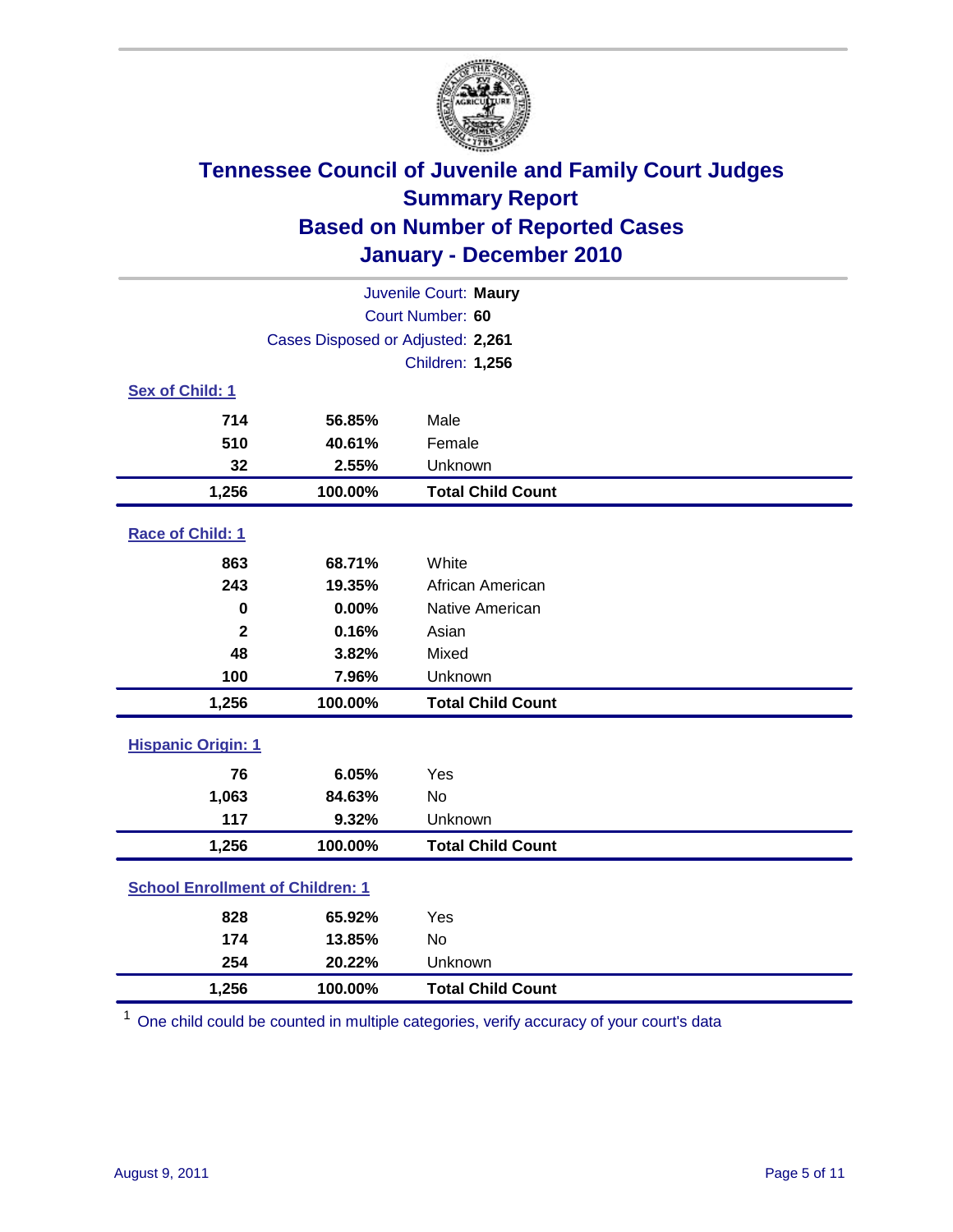

Court Number: **60** Juvenile Court: **Maury** Cases Disposed or Adjusted: **2,261** Children: **1,256**

### **Living Arrangement of Child at Time of Referral: 1**

| 5<br>0.40%<br>21<br>1.67%<br>24<br>1.91%<br>$\mathbf{2}$<br>0.16%<br>1<br>0.08%<br>4<br>0.32%<br>242<br>19.27%<br>17<br>1.35% | <b>With Adoptive Parents</b><br>With Foster Family<br>In a Group Home<br>In a Residential Center<br>In an Institution<br>Independent<br>Unknown<br>Other |
|-------------------------------------------------------------------------------------------------------------------------------|----------------------------------------------------------------------------------------------------------------------------------------------------------|
|                                                                                                                               |                                                                                                                                                          |
|                                                                                                                               |                                                                                                                                                          |
|                                                                                                                               |                                                                                                                                                          |
|                                                                                                                               |                                                                                                                                                          |
|                                                                                                                               |                                                                                                                                                          |
|                                                                                                                               |                                                                                                                                                          |
|                                                                                                                               |                                                                                                                                                          |
|                                                                                                                               |                                                                                                                                                          |
| 129<br>10.27%                                                                                                                 | <b>With Relatives</b>                                                                                                                                    |
| 8.60%<br>108                                                                                                                  | With Father                                                                                                                                              |
| 33.44%                                                                                                                        | With Mother                                                                                                                                              |
| 3.66%                                                                                                                         | With Mother and Stepfather                                                                                                                               |
| 1.99%                                                                                                                         | With Father and Stepmother                                                                                                                               |
| 16.88%                                                                                                                        | With Both Biological Parents                                                                                                                             |
|                                                                                                                               | 212<br>25<br>46<br>420                                                                                                                                   |

#### **Type of Detention: 2**

| 2,261        | 100.00%  | <b>Total Detention Count</b> |  |
|--------------|----------|------------------------------|--|
| 3            | 0.13%    | Other                        |  |
| 2,223        | 98.32%   | Does Not Apply               |  |
| 0            | $0.00\%$ | Unknown                      |  |
| 0            | $0.00\%$ | <b>Psychiatric Hospital</b>  |  |
| 0            | 0.00%    | Jail - No Separation         |  |
| 0            | $0.00\%$ | Jail - Partial Separation    |  |
| 0            | 0.00%    | Jail - Complete Separation   |  |
| 33           | 1.46%    | Juvenile Detention Facility  |  |
| $\mathbf{2}$ | $0.09\%$ | Non-Secure Placement         |  |
|              |          |                              |  |

<sup>1</sup> One child could be counted in multiple categories, verify accuracy of your court's data

<sup>2</sup> If different than number of Cases (2261) verify accuracy of your court's data.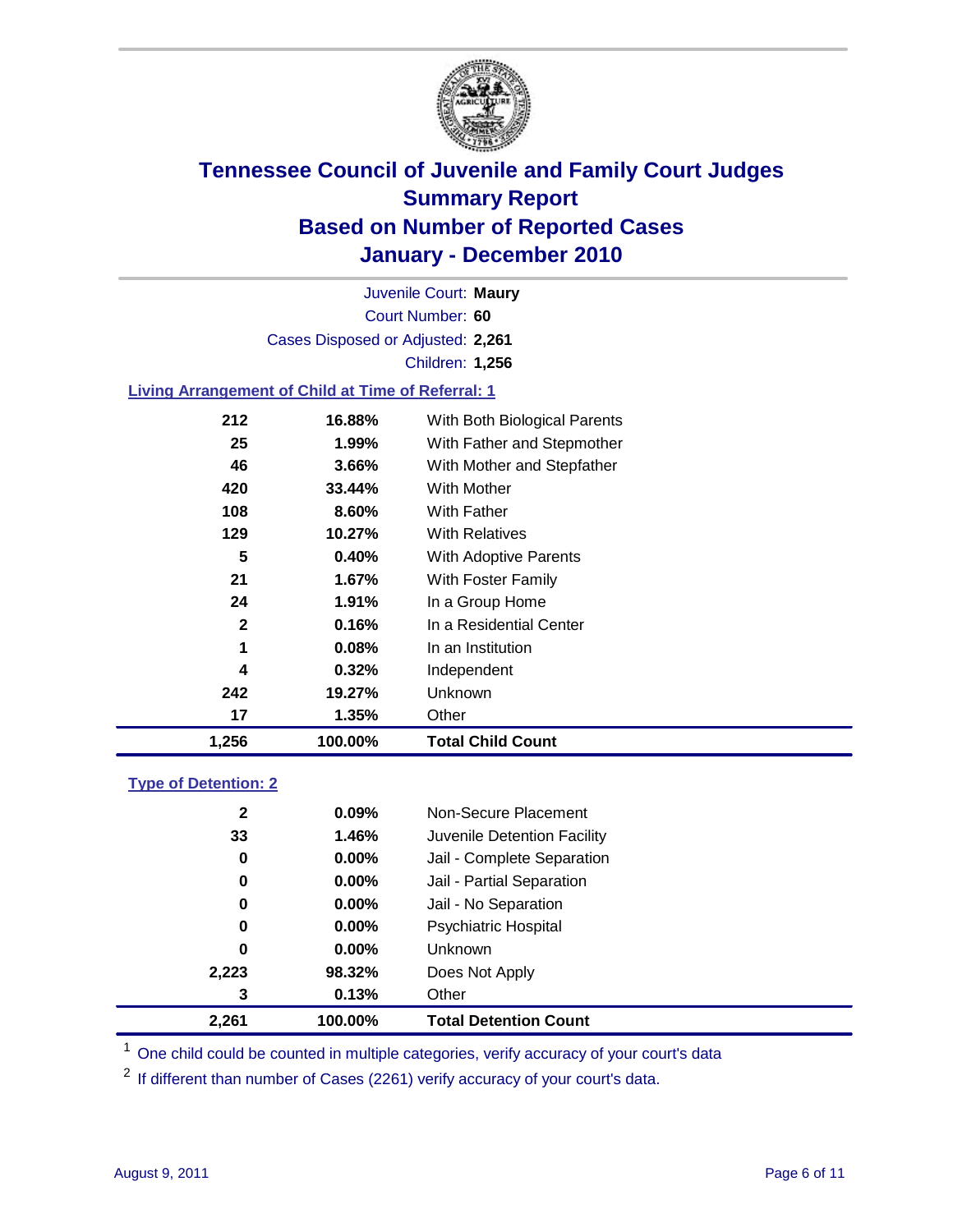

|                                                    | Juvenile Court: Maury             |                                             |  |  |  |
|----------------------------------------------------|-----------------------------------|---------------------------------------------|--|--|--|
|                                                    | Court Number: 60                  |                                             |  |  |  |
|                                                    | Cases Disposed or Adjusted: 2,261 |                                             |  |  |  |
|                                                    | Children: 1,256                   |                                             |  |  |  |
| <b>Placement After Secure Detention Hearing: 1</b> |                                   |                                             |  |  |  |
| 15                                                 | 0.66%                             | Returned to Prior Living Arrangement        |  |  |  |
| 19                                                 | 0.84%                             | Juvenile Detention Facility                 |  |  |  |
| $\bf{0}$                                           | 0.00%                             | Jail                                        |  |  |  |
| 0                                                  | 0.00%                             | Shelter / Group Home                        |  |  |  |
| 0                                                  | 0.00%                             | <b>Foster Family Home</b>                   |  |  |  |
| 0                                                  | 0.00%                             | Psychiatric Hospital                        |  |  |  |
|                                                    | 0.04%                             | Unknown                                     |  |  |  |
| 2,222                                              | 98.28%                            | Does Not Apply                              |  |  |  |
| 4                                                  | 0.18%                             | Other                                       |  |  |  |
| 2,261                                              | 100.00%                           | <b>Total Placement Count</b>                |  |  |  |
| <b>Intake Actions: 2</b>                           |                                   |                                             |  |  |  |
|                                                    | 86.95%                            | <b>Petition Filed</b>                       |  |  |  |
| 2,139<br>158                                       | 6.42%                             | <b>Motion Filed</b>                         |  |  |  |
| 127                                                | 5.16%                             | <b>Citation Processed</b>                   |  |  |  |
| $\bf{0}$                                           | 0.00%                             |                                             |  |  |  |
| 0                                                  | 0.00%                             | Notification of Paternity Processed         |  |  |  |
| 0                                                  | 0.00%                             | Scheduling of Judicial Review               |  |  |  |
|                                                    | 0.00%                             | Scheduling of Administrative Review         |  |  |  |
| 0                                                  | 0.00%                             | Scheduling of Foster Care Review<br>Unknown |  |  |  |
| 0                                                  |                                   |                                             |  |  |  |
| 0                                                  | 0.00%                             | Does Not Apply                              |  |  |  |
| 36                                                 | 1.46%                             | Other                                       |  |  |  |
| 2,460                                              | 100.00%                           | <b>Total Intake Count</b>                   |  |  |  |

<sup>1</sup> If different than number of Cases (2261) verify accuracy of your court's data.

<sup>2</sup> If different than number of Referral Reasons (2460), verify accuracy of your court's data.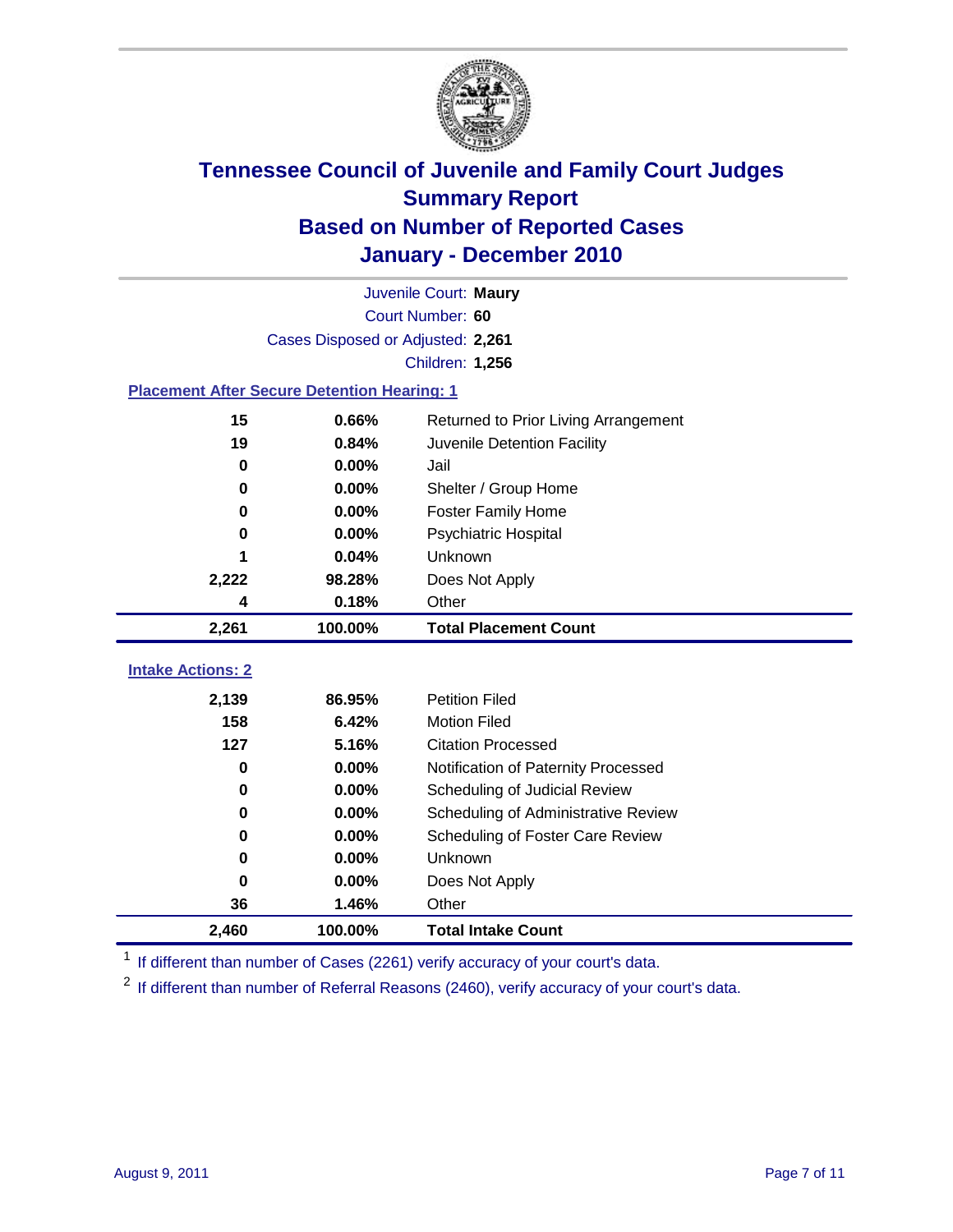

Court Number: **60** Juvenile Court: **Maury** Cases Disposed or Adjusted: **2,261** Children: **1,256**

### **Last Grade Completed by Child: 1**

| 1,256        | 100.00% | <b>Total Child Count</b> |  |
|--------------|---------|--------------------------|--|
| $\bf{0}$     | 0.00%   | Other                    |  |
| 310          | 24.68%  | Unknown                  |  |
| 160          | 12.74%  | Never Attended School    |  |
| 11           | 0.88%   | Graduated                |  |
| 4            | 0.32%   | <b>GED</b>               |  |
| 0            | 0.00%   | Non-Graded Special Ed    |  |
| 8            | 0.64%   | 12th Grade               |  |
| 140          | 11.15%  | 11th Grade               |  |
| 152          | 12.10%  | 10th Grade               |  |
| 125          | 9.95%   | 9th Grade                |  |
| 138          | 10.99%  | 8th Grade                |  |
| 73           | 5.81%   | 7th Grade                |  |
| 47           | 3.74%   | 6th Grade                |  |
| 33           | 2.63%   | 5th Grade                |  |
| 21           | 1.67%   | 4th Grade                |  |
| 12           | 0.96%   | 3rd Grade                |  |
| 9            | 0.72%   | 2nd Grade                |  |
| $\mathbf{2}$ | 0.16%   | 1st Grade                |  |
| 11           | 0.88%   | Kindergarten             |  |
| 0            | 0.00%   | Preschool                |  |
| $\bf{0}$     | 0.00%   | Too Young for School     |  |

### **Enrolled in Special Education: 1**

| 56    | 4.46%   | Yes                      |
|-------|---------|--------------------------|
| 862   | 68.63%  | No                       |
| 338   | 26.91%  | Unknown                  |
| 1,256 | 100.00% | <b>Total Child Count</b> |

One child could be counted in multiple categories, verify accuracy of your court's data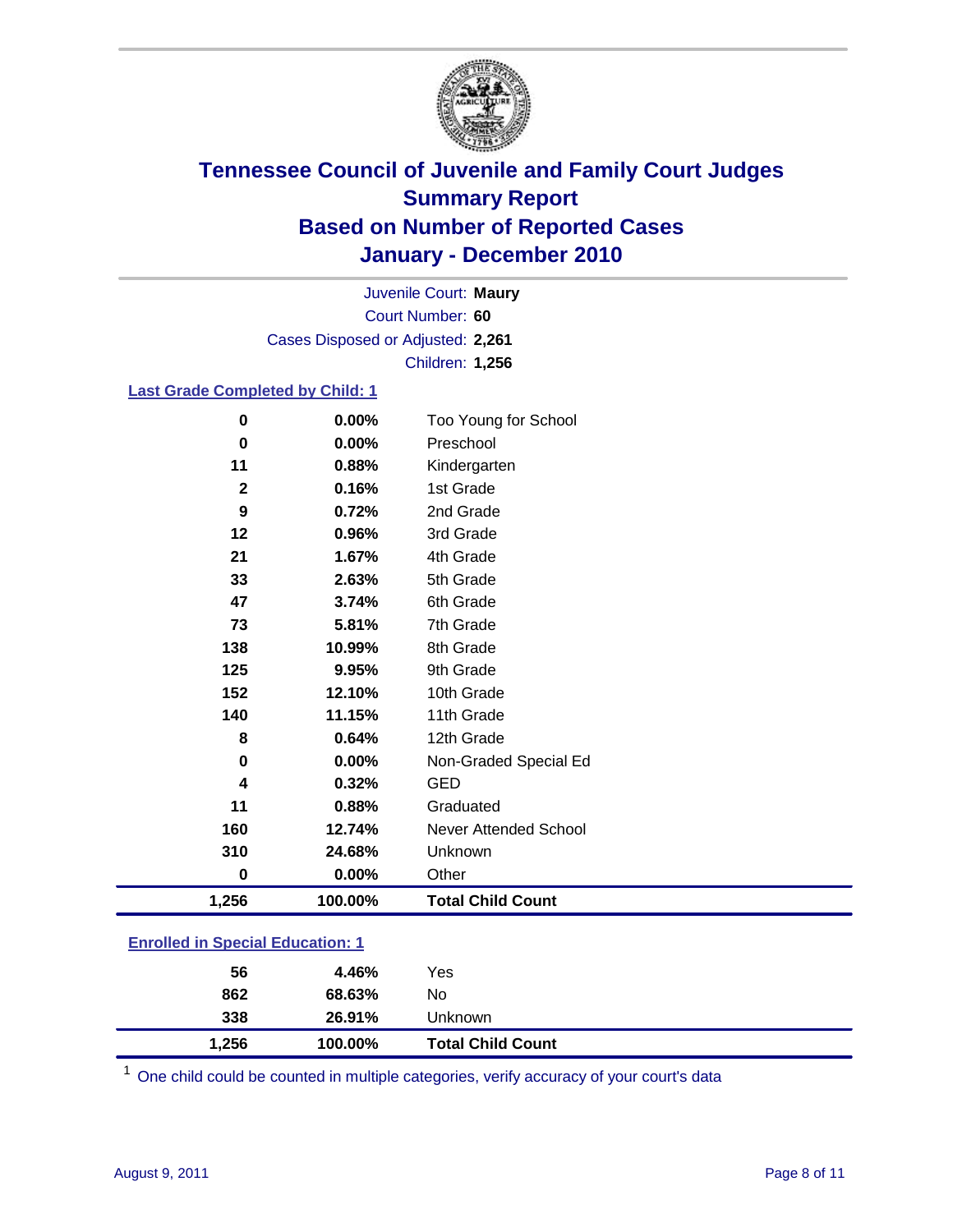

|                              | Juvenile Court: Maury             |                           |  |  |  |
|------------------------------|-----------------------------------|---------------------------|--|--|--|
|                              | Court Number: 60                  |                           |  |  |  |
|                              | Cases Disposed or Adjusted: 2,261 |                           |  |  |  |
|                              |                                   | Children: 1,256           |  |  |  |
| <b>Action Executed By: 1</b> |                                   |                           |  |  |  |
| 2,392                        | 97.24%                            | Judge                     |  |  |  |
| 1                            | 0.04%                             | Magistrate                |  |  |  |
| 0                            | 0.00%                             | <b>YSO</b>                |  |  |  |
| 67                           | 2.72%                             | Other                     |  |  |  |
| 0                            | 0.00%                             | Unknown                   |  |  |  |
| 2,460                        | 100.00%                           | <b>Total Action Count</b> |  |  |  |

### **Formal / Informal Actions: 1**

| 163          | 6.63%    | Dismissed                                        |
|--------------|----------|--------------------------------------------------|
| 136          | 5.53%    | Retired / Nolle Prosequi                         |
| 454          | 18.46%   | <b>Complaint Substantiated Delinquent</b>        |
| 586          | 23.82%   | <b>Complaint Substantiated Status Offender</b>   |
| 93           | 3.78%    | <b>Complaint Substantiated Dependent/Neglect</b> |
| 1            | 0.04%    | <b>Complaint Substantiated Abused</b>            |
| 0            | $0.00\%$ | <b>Complaint Substantiated Mentally III</b>      |
| 11           | 0.45%    | Informal Adjustment                              |
| 8            | 0.33%    | <b>Pretrial Diversion</b>                        |
| 25           | 1.02%    | <b>Transfer to Adult Court Hearing</b>           |
| 1            | 0.04%    | Charges Cleared by Transfer to Adult Court       |
| 413          | 16.79%   | <b>Special Proceeding</b>                        |
| $\mathbf{2}$ | 0.08%    | <b>Review Concluded</b>                          |
| 109          | 4.43%    | Case Held Open                                   |
| 458          | 18.62%   | Other                                            |
| 0            | 0.00%    | <b>Unknown</b>                                   |
| 2,460        | 100.00%  | <b>Total Action Count</b>                        |

<sup>1</sup> If different than number of Referral Reasons (2460), verify accuracy of your court's data.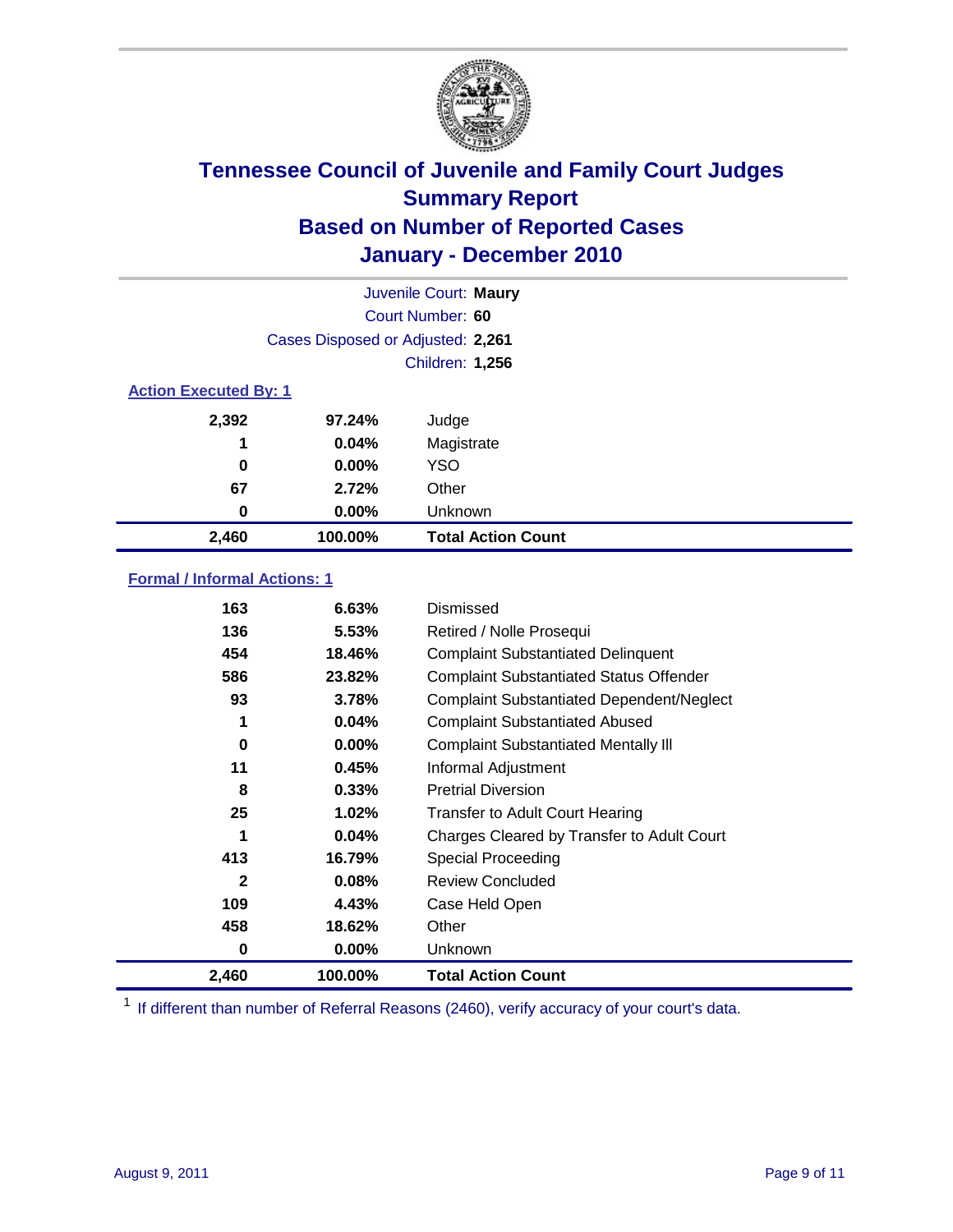

|                       |                                   | Juvenile Court: Maury                                 |
|-----------------------|-----------------------------------|-------------------------------------------------------|
|                       |                                   | Court Number: 60                                      |
|                       | Cases Disposed or Adjusted: 2,261 |                                                       |
|                       |                                   | Children: 1,256                                       |
| <b>Case Outcomes:</b> |                                   | There can be multiple outcomes for one child or case. |
| 198                   | 5.38%                             | <b>Case Dismissed</b>                                 |
| 297                   | 8.08%                             | Case Retired or Nolle Prosequi                        |
| 0                     | 0.00%                             | Warned / Counseled                                    |
| 255                   | 6.93%                             | <b>Held Open For Review</b>                           |
| 40                    | 1.09%                             | Supervision / Probation to Juvenile Court             |
| 0                     | 0.00%                             | <b>Probation to Parents</b>                           |
| 140                   | 3.81%                             | Referral to Another Entity for Supervision / Service  |
| 42                    | 1.14%                             | Referred for Mental Health Counseling                 |
| 18                    | 0.49%                             | Referred for Alcohol and Drug Counseling              |
| 3                     | 0.08%                             | <b>Referred to Alternative School</b>                 |
| 0                     | 0.00%                             | Referred to Private Child Agency                      |
| 39                    | 1.06%                             | Referred to Defensive Driving School                  |
| 50                    | 1.36%                             | Referred to Alcohol Safety School                     |
| 0                     | 0.00%                             | Referred to Juvenile Court Education-Based Program    |
| 4                     | 0.11%                             | Driver's License Held Informally                      |
| 0                     | 0.00%                             | <b>Voluntary Placement with DMHMR</b>                 |
| 0                     | 0.00%                             | <b>Private Mental Health Placement</b>                |
| 0                     | 0.00%                             | <b>Private MR Placement</b>                           |
| 1                     | 0.03%                             | Placement with City/County Agency/Facility            |
| 0                     | 0.00%                             | Placement with Relative / Other Individual            |
| 46                    | 1.25%                             | Fine                                                  |
| 429                   | 11.66%                            | <b>Public Service</b>                                 |
| 59                    | 1.60%                             | Restitution                                           |
| 1                     | 0.03%                             | <b>Runaway Returned</b>                               |
| 51                    | 1.39%                             | No Contact Order                                      |
| 0                     | $0.00\%$                          | Injunction Other than No Contact Order                |
| 72                    | 1.96%                             | <b>House Arrest</b>                                   |
| 1                     | 0.03%                             | <b>Court Defined Curfew</b>                           |
| 0                     | 0.00%                             | Dismissed from Informal Adjustment                    |
| 0                     | 0.00%                             | <b>Dismissed from Pretrial Diversion</b>              |
| 1                     | 0.03%                             | Released from Probation                               |
| 17                    | 0.46%                             | <b>Transferred to Adult Court</b>                     |
| 0                     | $0.00\%$                          | <b>DMHMR Involuntary Commitment</b>                   |